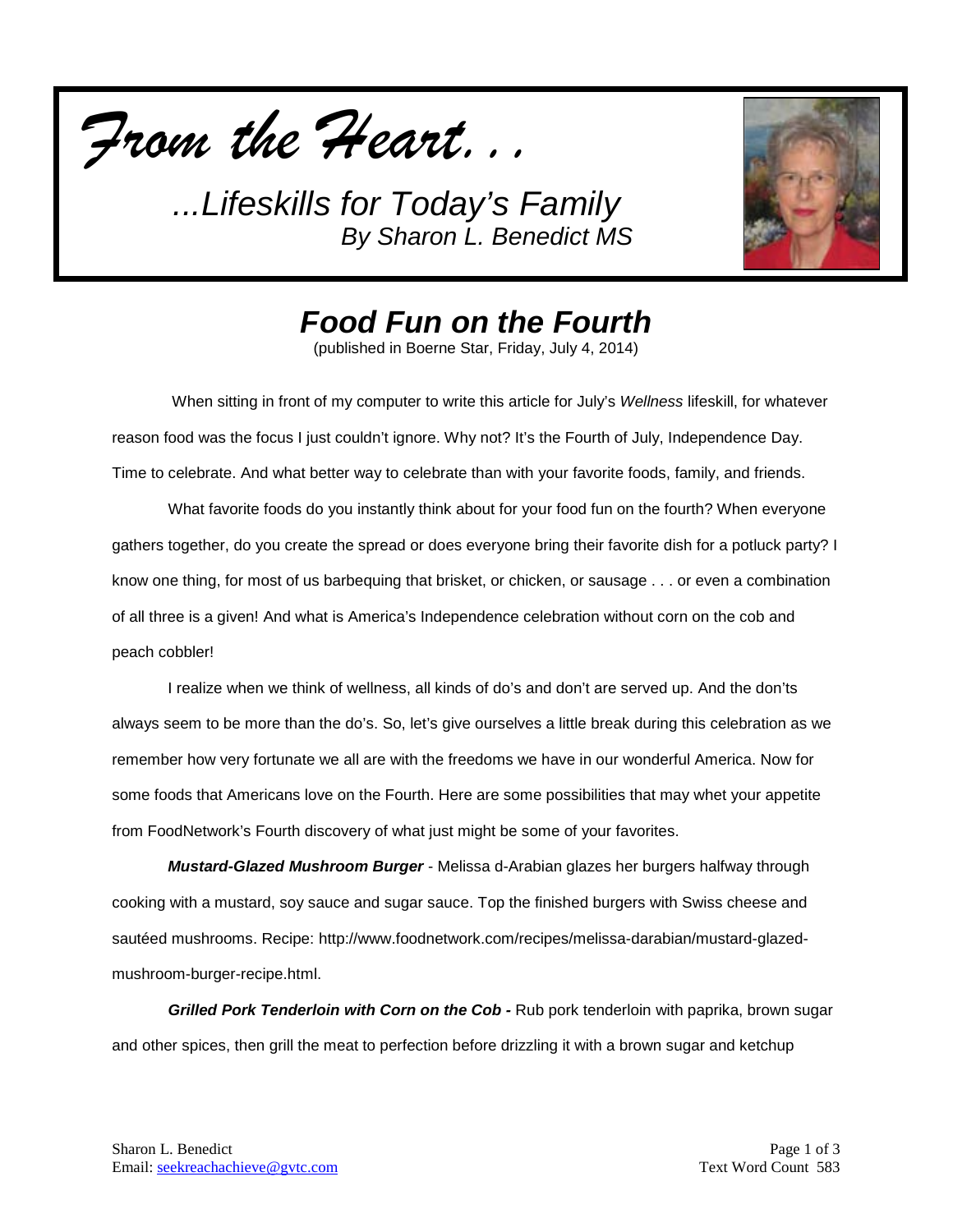sauce. Recipe: http://www.foodnetwork.com/recipes/food-network-kitchens/grilled-pork-tenderloin-withcorn-on-the-cob-recipe.html.

*Gina's Orzo Salad* - Gina Neely makes her own quick dressing for this easy orzo salad that's a colorful centerpiece for any picnic table. Recipe: http://www.foodnetwork.com/recipes/patrick-and-ginaneely/ginas-orzo-salad-recipe.html.

**Easy Peach Cobbler** – Trisha Yearwood uses canned peaches for this easy cobbler because they're softer, but you can use fresh peaches if they're available. Recipe:

http://www.foodnetwork.com/recipes/trisha-yearwood/easy-peach-cobbler-recipe.html.

*Gazpacho* – Anne Burrell's cold soup is a great make-ahead meal. Puree all of the fresh ingredients in a blender and chill before serving with a topping of diced cucumbers. Recipe: http://www.foodnetwork.com/recipes/anne-burrell/gazpacho-recipe.html.

*Muddled Lemonberryade* - Muddle lemons with fresh mint and sugar, then add berries and lightly mash. Add water and chill in the refrigerator until guests arrive. Fill each glass with ice and your lemon juice mixture, then top with club soda and serve. Recipe:

http://www.foodnetwork.com/recipes/michael-chiarello/muddled-lemonberryade-recipe.html.

There are lots more. Check out America's favorites at Food Network,

[http://www.foodnetwork.com/recipes/photos/july-4th-favorites.html.](http://www.foodnetwork.com/recipes/photos/july-4th-favorites.html) And remember, any recipe can be tweaked a little for a more healthy result. Be creative and by all means make it fun for all.

As we celebrate our freedoms, family, friends, food, and fun together let us reflect on the potential we all have for a stronger and even more compassionate America. Let us reflect not so much on what is wrong but what is so right about the heart and soul of our nation that has held us together so far. We then just might commit to helping others experience what America has to offer. We will then see what is wrong made right in our own communities and our nation. Enjoy your Fourth filled with family, friends, and, of course, your favorite foods to share with those you love.

--

*Sharon L. Benedict, is a speaker, author, and weaver, and loving it! She is available for speaking engagements, free*lance writing, and will even weave you a one-of-kind creation, just for you. Sharon also welcomes your questions and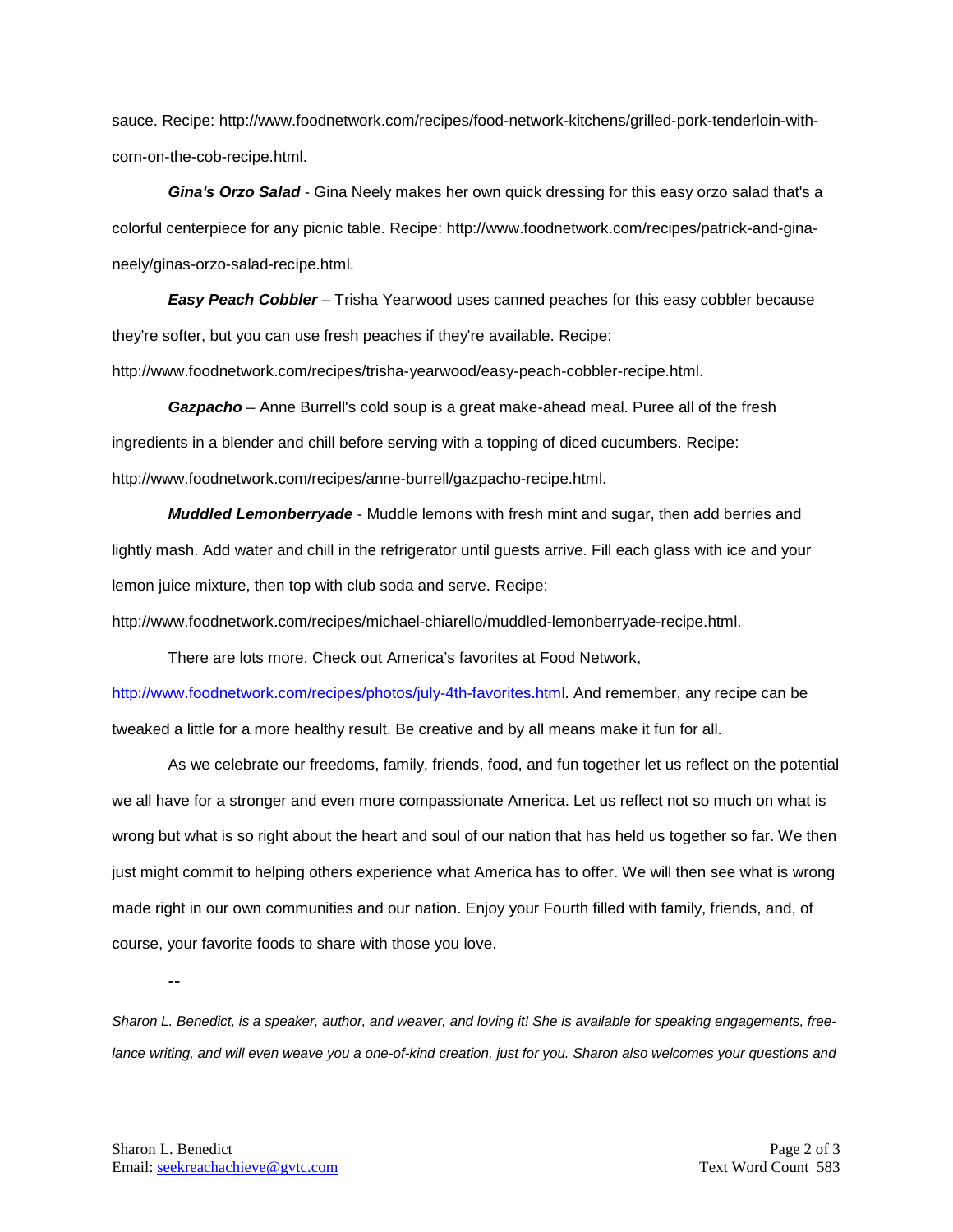*comments and can be contacted a[t seekreachachieve@gvtc.com.](mailto:seekreachachieve@gvtc.com) Visit her website at* 

*[www.celebratingyourjourney.com.](http://www.celebratingyourjourney.com/)*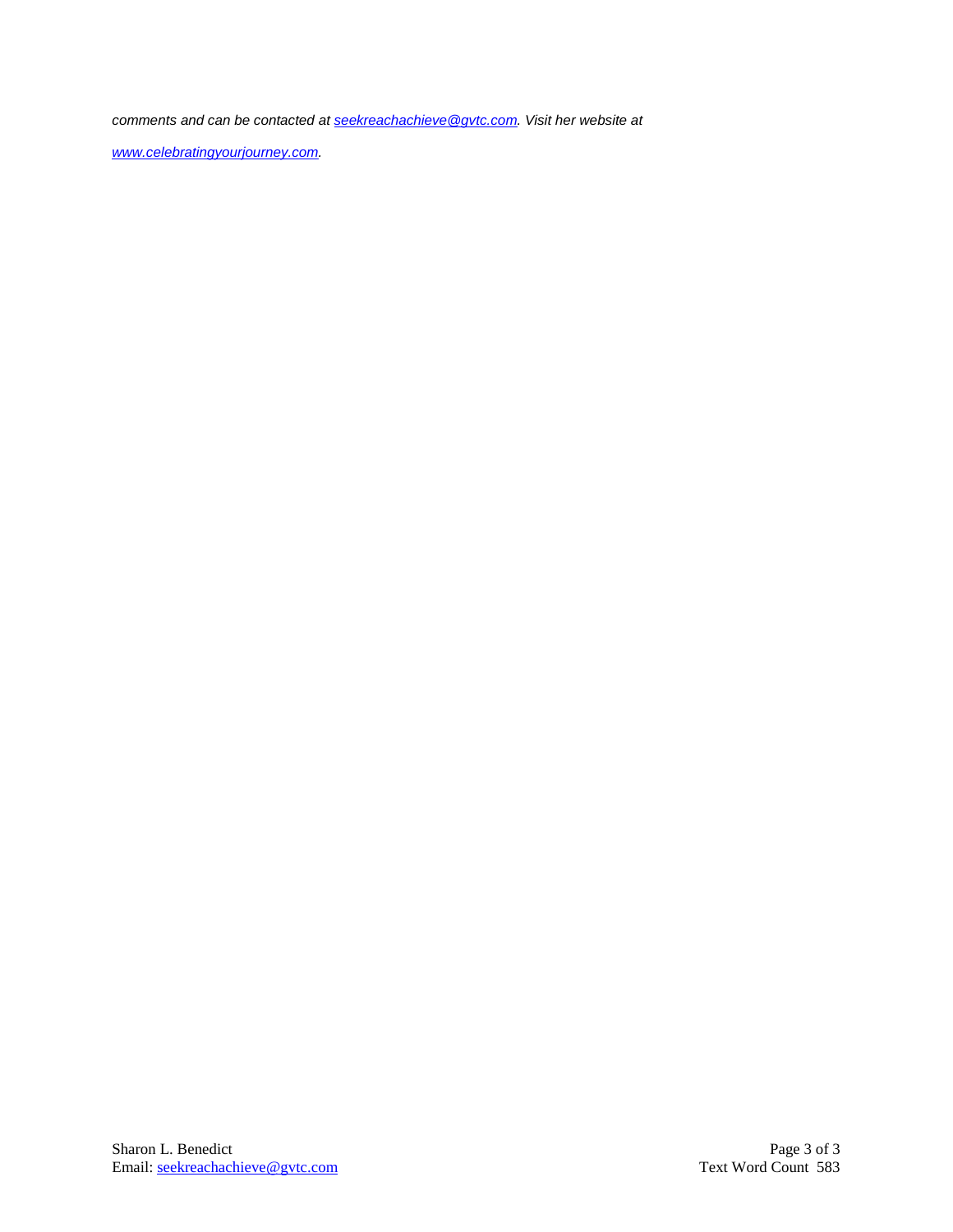



*Wellness—What is most important to you?*

(published in Boerne Star, Friday, July 11, 2014)

*Healthy People 2020 (HP2020), Leading Health Indicators: Progress Update* offer a set of 10 year, national goals and objectives for improving the health of all Americans [\(http://www.healthypeople.gov/2020/LHI/LHI-ProgressReport-ExecSum.pdf](http://www.healthypeople.gov/2020/LHI/LHI-ProgressReport-ExecSum.pdf) ). This initiative tracks the nation's health through over 1,200 objectives that span 42 distinct public health topic areas. These leading indicators (LHIs) are a subset of Healthy People objectives chosen to communicate high-priority health issues and actions that can be taken.

"As of March 2014, progress generally has been positive toward achieving the HP2020 targets for the 26 LHIs, with 14 indicators (53.9%) having either met their target or shown improvement." Progress has been made for many of the indicators, such as fewer adults smoking cigarettes, fewer children exposed to secondhand smoke, more adults meeting physical activity targets, and fewer adolescents using alcohol or illicit drug.

This is good news for our nation's families. Yet, we have a long way to go as a nation, particularly with obesity being one of the primary problems for our nation's families. So, let's for moment get a little personal here. How are you doing? I know for myself after many years working hard to get my life and health back, today, I still need to stay disciplined. It's a daily walk, and it's so easy to still be tempted with those sweets and deliciously served fatty foods. Also, there are some days I just don't want to exercise and have somehow lost my inner drive to stay on track. Dropping the ball on healthy eating and exercise tends to happen more frequently when stress or that "to do" list gets so long I feel overwhelmed. I try to get the list done by a fast-food meal and missing my exercise several days in a row. And guess what? I begin to feel more lazy, tired, stressed, and sleep doesn't come easily as it did.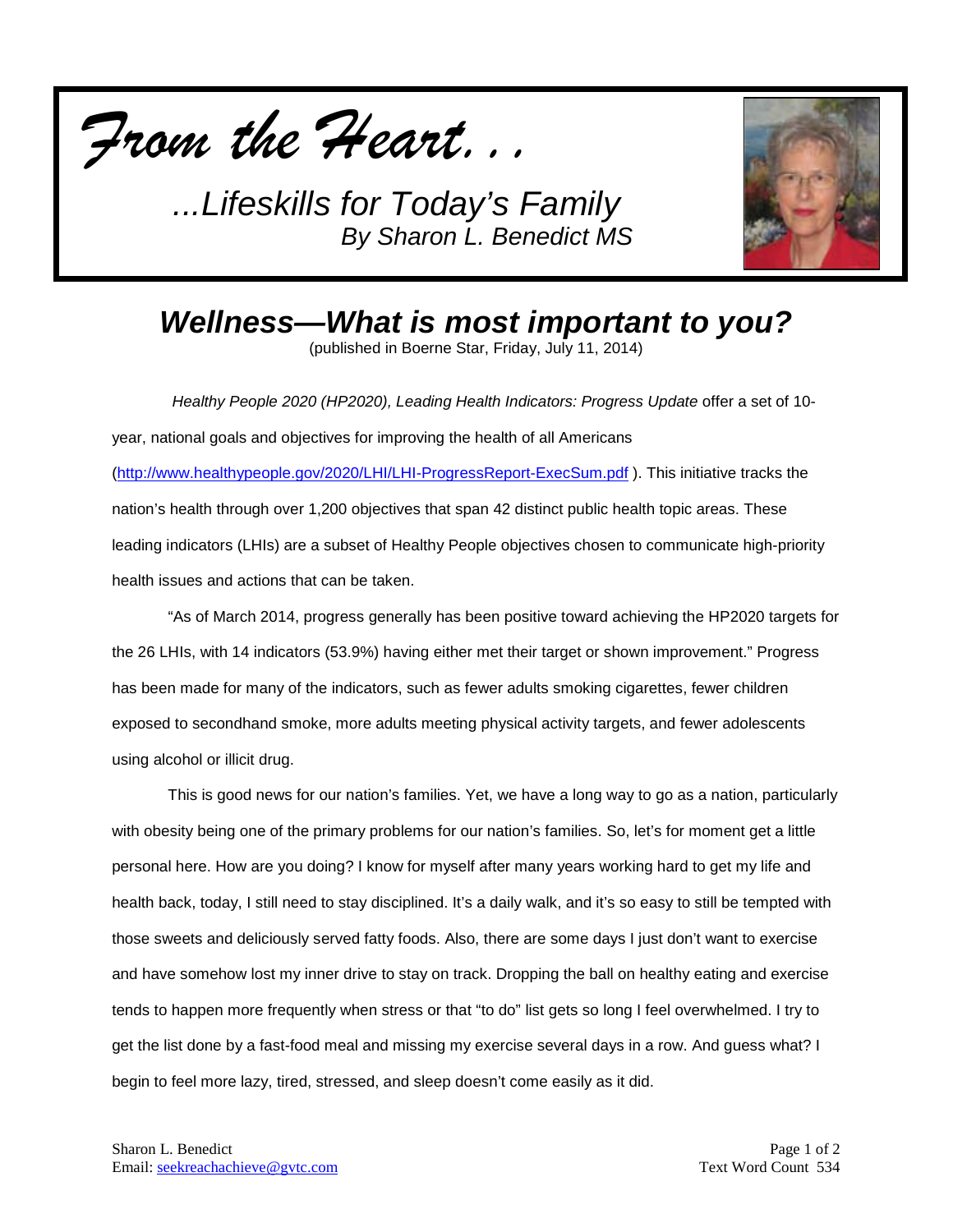See the snowballing results most of us experience possibly on a routine cycle through the year? With the complicated healthy history I lived with for more than 20 years, fortunately, it get a wake-up call quickly. Who wants another health crisis, and I definitely don't want to go back to those days, that's for sure. Does all this sound familiar?

I think so for many of us with such worthy intentions, goal planning activities, and jump starts. How do you get back on track? Maybe, each of us need to take a moment to reassess what is most important to us. I have found over the years when I reflect on what is most important, I find eating healthy, exercising routinely, and maintaining a stress-free life as much as possible actually helps me stay on track with what is most important in my life.

During these remaining summer months, I encourage you to focus on what is most important to you. Consider how a disciplined routine of healthy eating, exercise, and stress management can make all the difference in your life and family. And let's not forget to enjoy the moments of leisure, laughter, and loving each other.



*Sharon L. Benedict, is a speaker, author, and weaver, and loving it! She is available for speaking engagements, free*lance writing, and will even weave you a one-of-kind creation, just for you. Sharon also welcomes your questions and *comments and can be contacted a[t seekreachachieve@gvtc.com.](mailto:seekreachachieve@gvtc.com) Visit her website at [www.celebratingyourjourney.com.](http://www.celebratingyourjourney.com/)*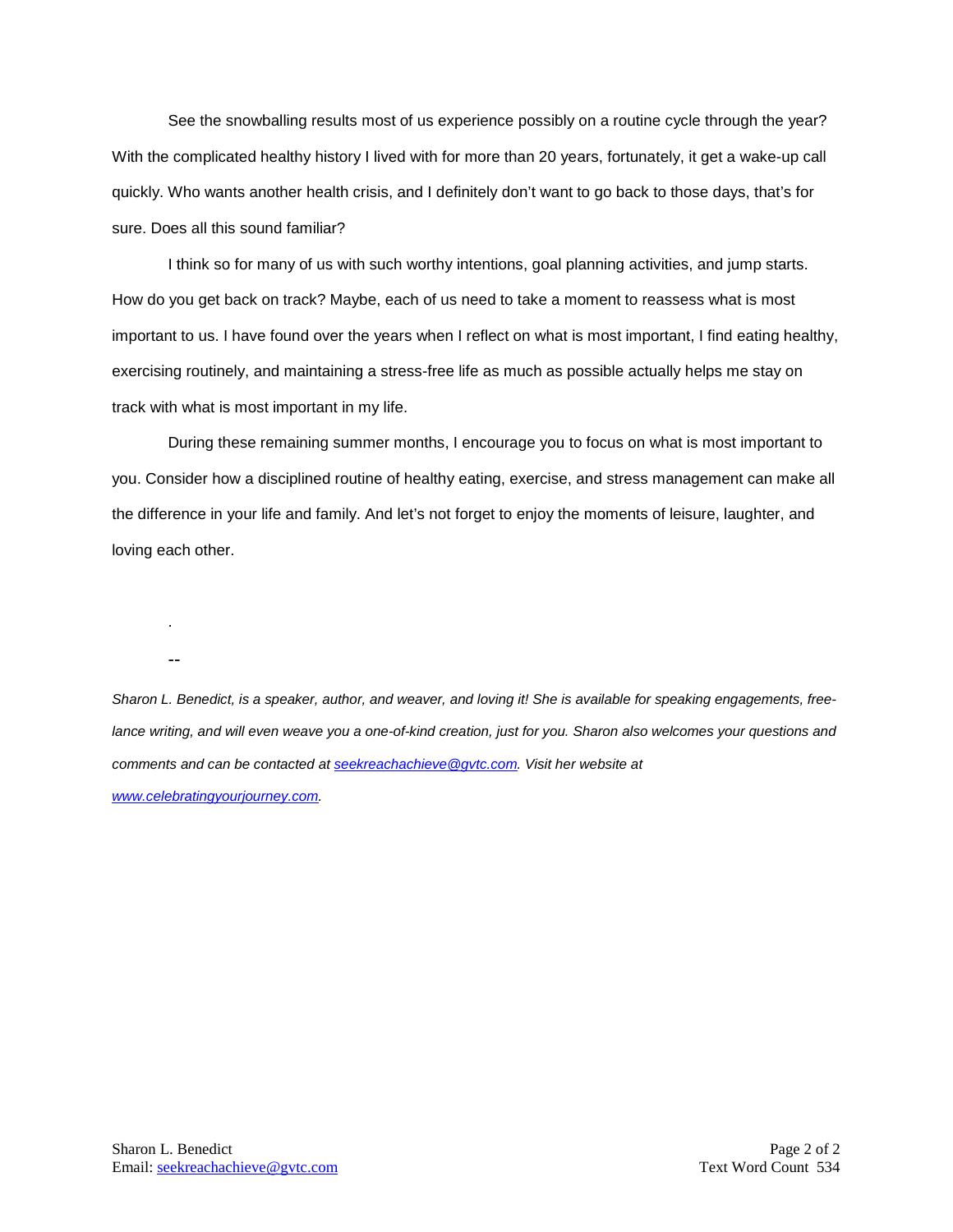



## *Wellness—Anger, Friend or Foe? part 1*

(published in Boerne Star, Friday, July 18, 2014)

The other day someone near and dear became angry with me. I was surprised and really didn't know how to initially respond. Ever get stuck with steaming back? Ever react and rant instead of respond? Or just retreat in silence? We all know we have done them all sometime along the way in life. If you believe you haven't, just wait a few moments in the hours and days ahead!

**WHAT REALLY IS ANGER ANYWAY?** Just an emotion or something more? A couple noun definitions include "a strong feeling of displeasure and belligerence aroused by a wrong; wrath; ire. A series of definitions from Webster is "a strong feeling of being upset or annoyed because of something wrong or bad; the feeling that makes someone want to hurt other people, to shout, etc.; the feeling of being angry." What other synonyms come to mind? Here are a few enrage, incense, inflame (also enflame), infuriate, ire, madden, outrage, rankle, rile, roil, steam up, tick off, get one's goat, rub the wrong way. You can always add "getting p . . .d off!"

The American Psychological Association (APA), Anger Research Consortium offers this perspective. "Anger is a normal emotion with a wide range of intensity, from mild irritation and frustration to rage. It is a reaction to a perceived threat to ourselves, our loved ones, our property, our self-image, or some part of our identity. Anger is a warning bell that tells us that something is wrong."

What may be wrong can be a mixed bag of things for the person getting angry. According to the APA anger has three components: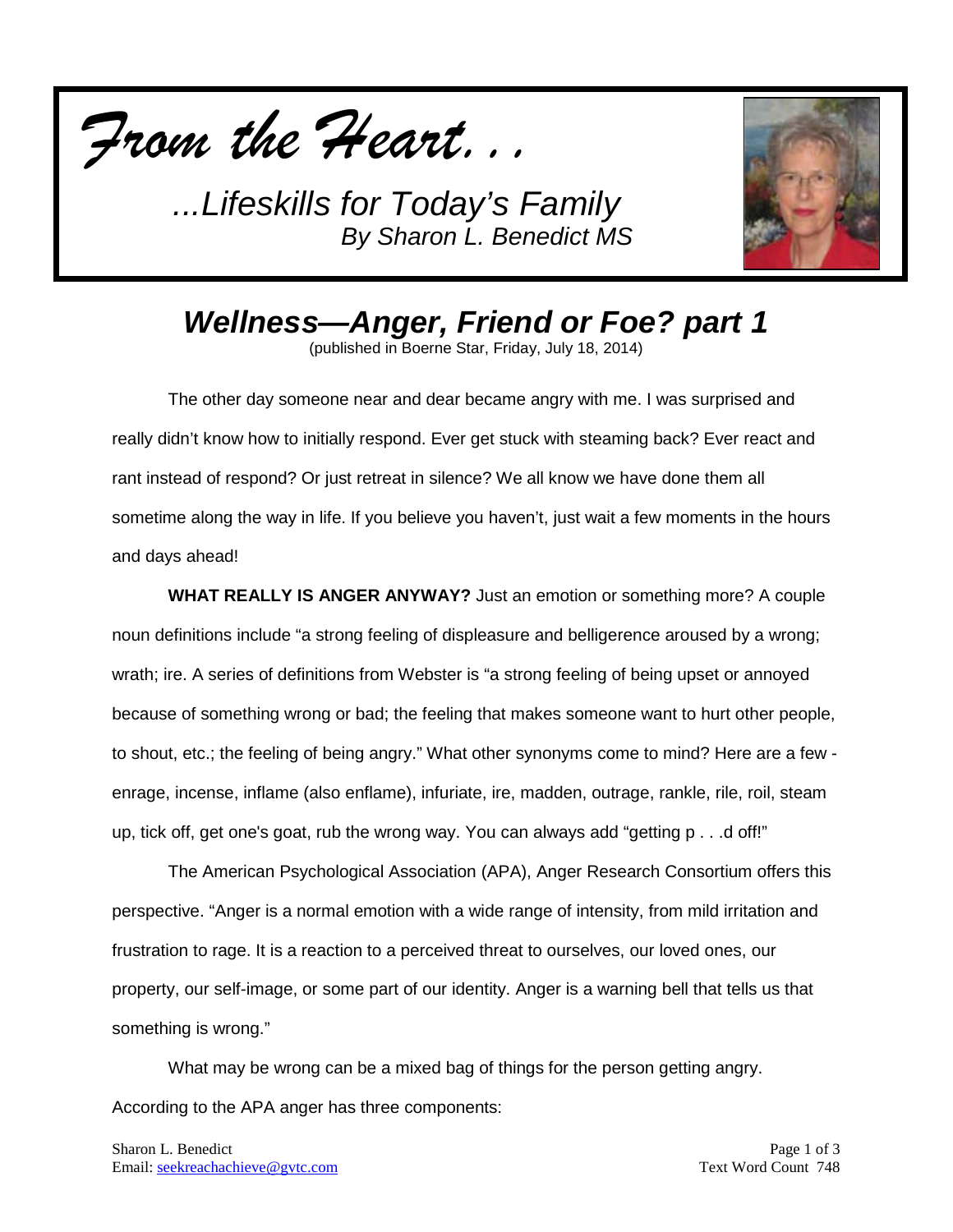- **Physical reactions**, usually starting with a rush of adrenaline and responses such as an increased heart rate, blood pressure, and tightening muscles; often known as the "fight or flight" response
- **The cognitive experience of anger**, or how we perceive and think about what is making us angry. For example, we might think something that happened to us is wrong, unfair, and undeserved.
- **Behavior**, or the way we express our anger. There is a wide range of behavior that signals anger. We may look and sound angry, turn red, raise our voices, clam up, slam doors, storm away, or otherwise signal to others that we are angry. We may also state that we are angry and why, ask for a time-out, request an apology, or ask for something to change.

**THE PROBLEM WITH ANGER** – when does it become a foe? when does it remain a friend? The APA states "Everyone experiences anger, and it can be healthy. It can motivate us to stand up for ourselves and correct injustices. When we manage anger well, it prompts us to make positive changes in our lives and situations. Mismanaged anger, on the other hand, is counterproductive and can be unhealthy. When anger is too intense, out of control, misdirected, and overly aggressive, it can lead to poor decision making and problem solving, create problems with relationships and at work, and can even affect your health."

Where do you stand on handling your anger? How much time does it take to move from ranting to resolving the rage or even just frustration? Give yourself time this coming week to ponder the following quotes, the purpose of anger, and any pouting that lingers with a grudge match. Part 2 next week will offer some **SOLUTIONS WITH ANGER**.

"Anger is an acid that can do more harm to the vessel in which it is stored than to anything on which it is poured." Mark Twain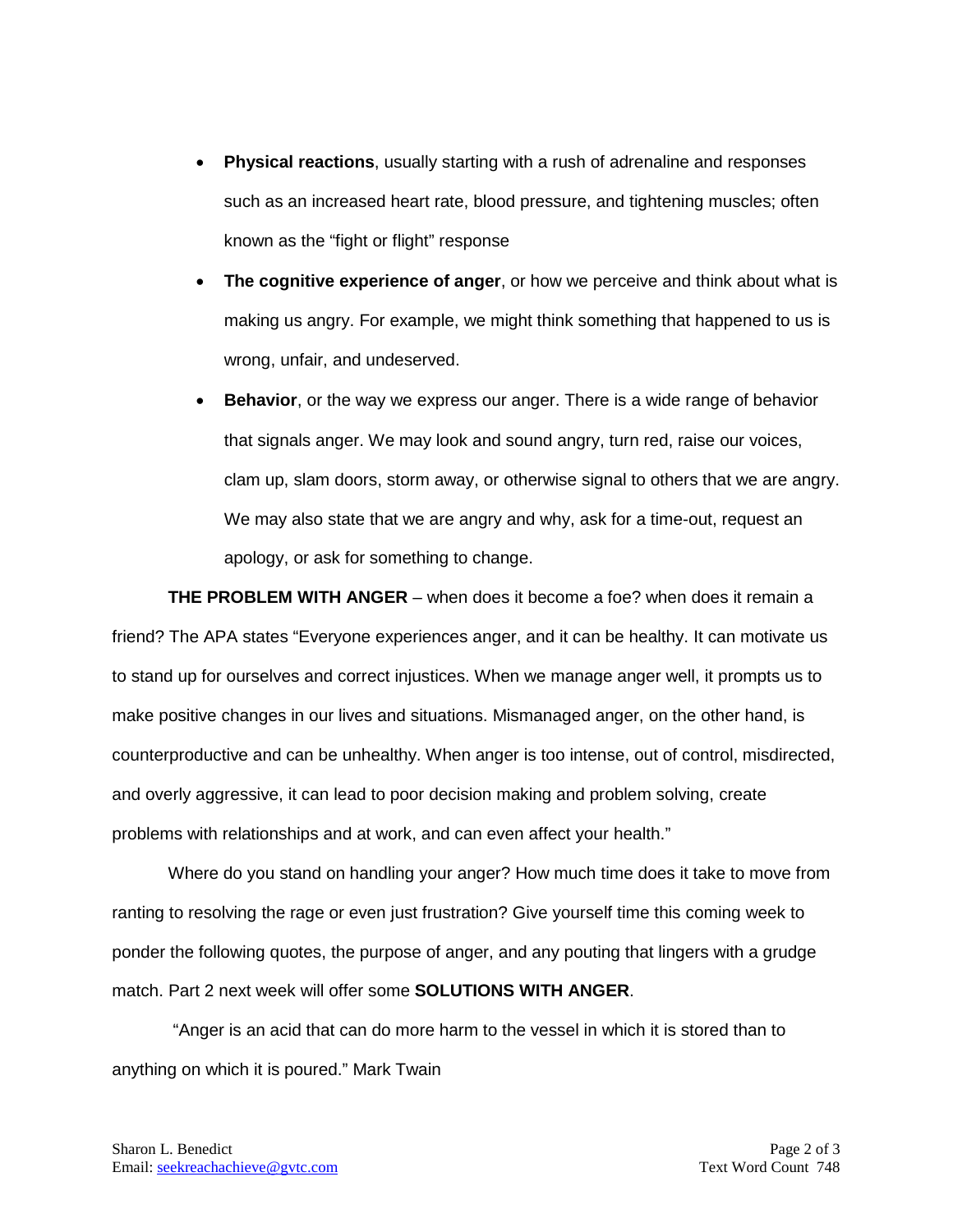" It is a waste of energy to be angry with a man who behaves badly, just as it is to be angry with a car that won't go." Bertrand Russell (1872 - 1970)

"Be not angry that you cannot make others as you wish them to be, since you cannot make yourself as you wish to be." Thomas a Kempis (1380 - 1471), Imitation of Christ

"Do not speak harshly to any one; those who are spoken to will answer thee in the same way. Angry speech is painful: blows for blows will touch thee." The Dhammapada (c. BC 300)

"Holding on to anger is like grasping a hot coal with the intent of throwing it at someone else; you are the one who gets burned." Buddha.

--

*Sharon L. Benedict, is a speaker, author, and weaver, and loving it! She is available for speaking engagements, freelance writing, and will even weave you a one-of-kind creation, just for you. Sharon also welcomes your questions and comments and can be contacted a[t seekreachachieve@gvtc.com.](mailto:seekreachachieve@gvtc.com) Visit her website at [www.celebratingyourjourney.com.](http://www.celebratingyourjourney.com/)*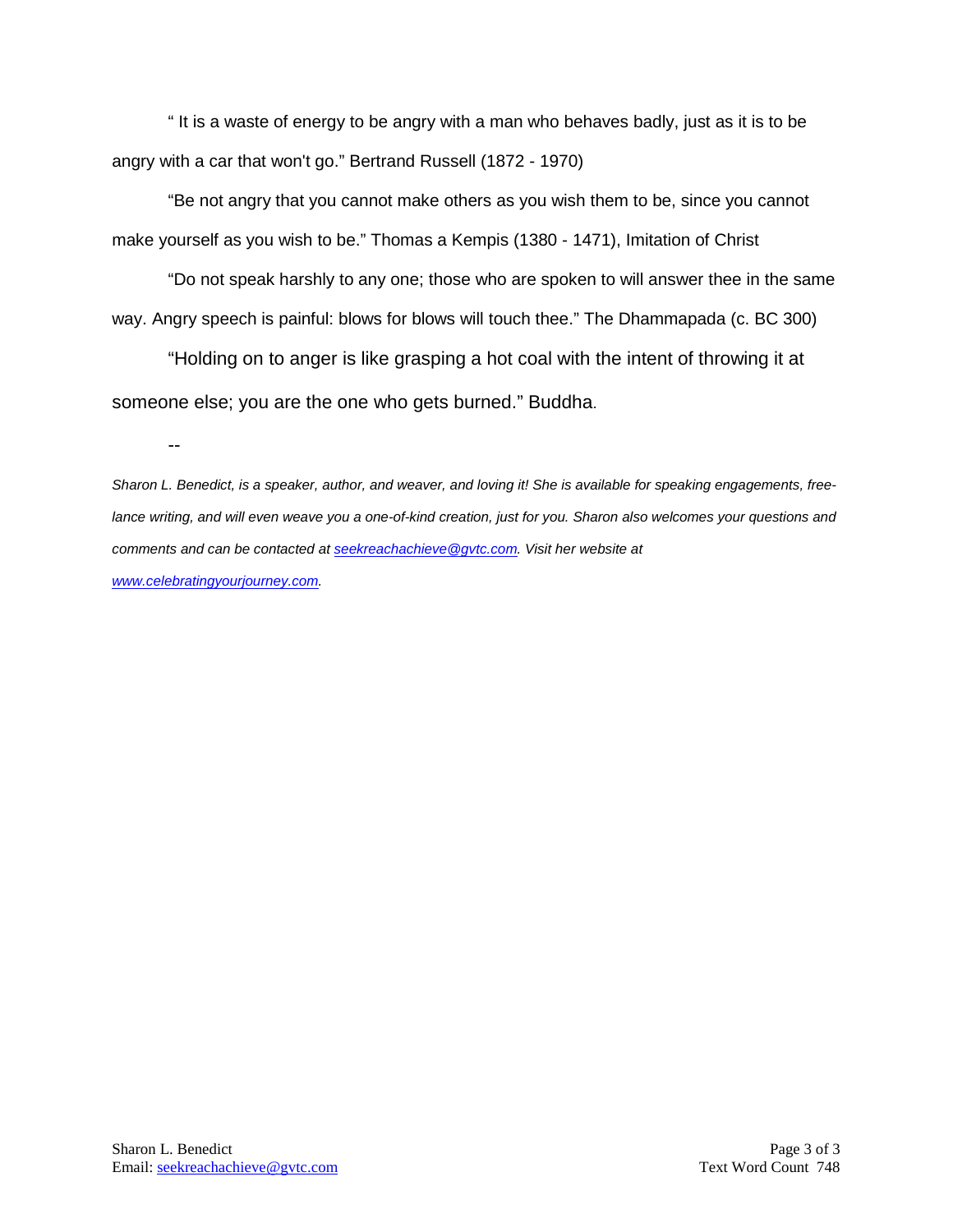



## *Wellness—Anger, Friend or Foe? part 2*

(published in Boerne Star, Friday, July 25, 2014)

In part one I shared that someone near and dear became angry with me. I was surprised and really didn't know how to initially respond. Do I just steam back, react, and rant? Or have a calmer attitude prevail? Did I really listen to what was being said, or was I wrapped up too much in my own feelings, hurt, and insecurities?

Where do you stand on handling your anger? How much time does it take to move from ranting to resolving the rage or even just frustration? **WHAT REALLY IS ANGER ANYWAY?** The American Psychological Association (APA), Anger Research Consortium offers this perspective. "Anger is a normal emotion with a wide range of intensity, from mild irritation and frustration to rage. It is a reaction to a perceived threat to ourselves, our loved ones, our property, our self-image, or some part of our identity. Anger is a warning bell that tells us that something is wrong."

What may be wrong can be a mixed bag of things for the person getting angry. According to the APA anger has three components, physical, cognitive experience, and behavior as discussed in the previous article.

**THE PROBLEM WITH ANGER** is we often don't handle it very well. When does it become a foe or remain a friend? Again, the APA states "Everyone experiences anger, and it can be healthy. It can motivate us to stand up for ourselves and correct injustices. When we manage anger well, it prompts us to make positive changes in our lives and situations. Mismanaged anger, on the other hand, is counterproductive and can be unhealthy."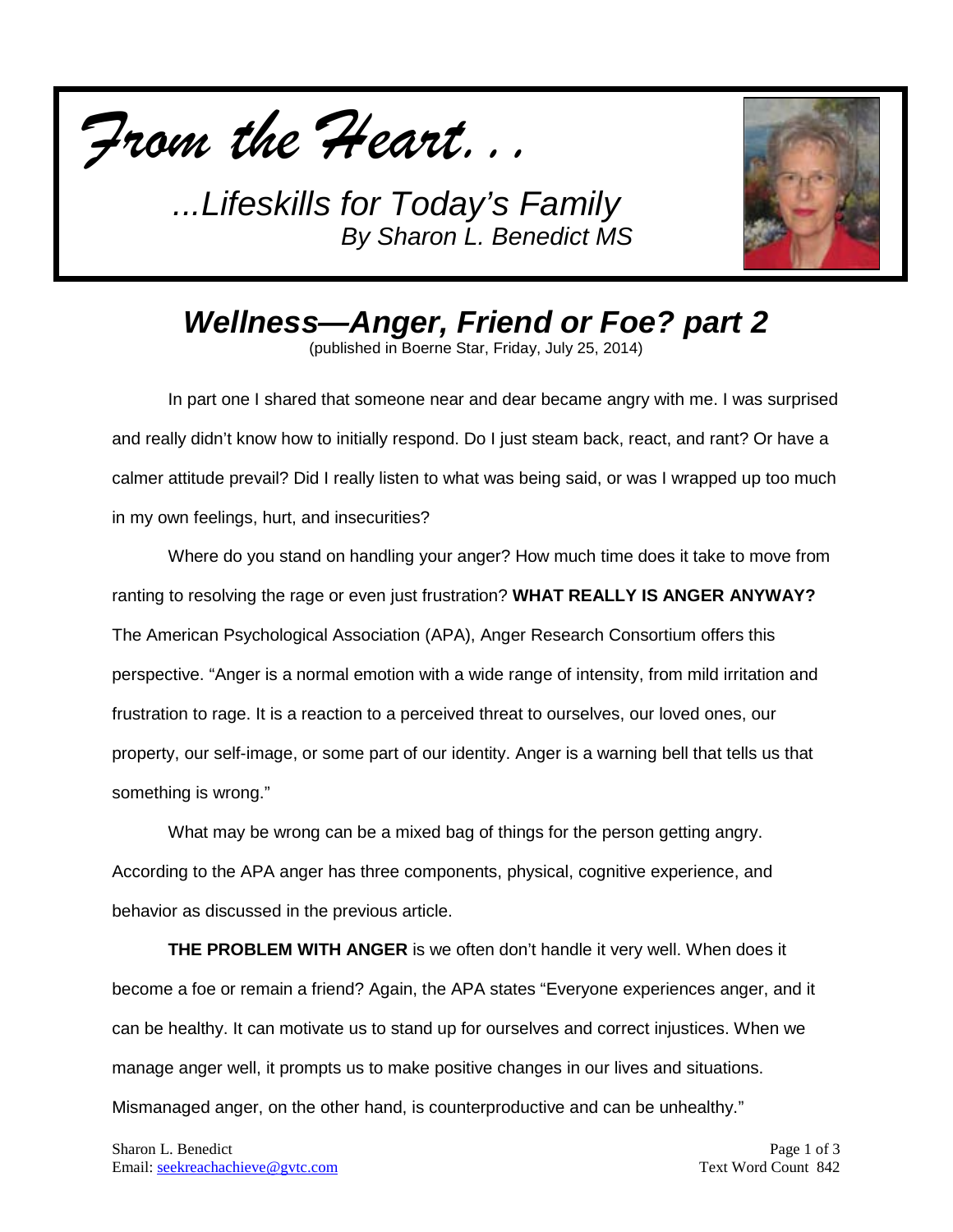Hopefully, you have given yourself some time to ponder the purpose of anger, and any pouting that lingers a grudge match. There are *Solutions with Anger*. The first question is "Where is your anger taking you?" You do have a choice. Let's hear what others have learned. The first comes from Lee Iacocca, retired president and CEO of Chrysler Corporation. "In times of great stress or adversity, it's always best to keep busy, to plow your anger and your energy into something positive." Start with this approach and all the other solutions become much easier to try.

Consider these possibilities from those who learned that anger can be an eye opener, as well as bring about positive change and challenges in a variety of ways. We just may find the solution to the anger that troubles you and I. Let us all have anger actually become more of our friend than a foe.

"Usually when people are sad, they don't do anything. They just cry over their condition. But when they get angry, they bring about a change." James Russell Lowell

"When you are offended at any man's fault, turn to yourself and study your own failings. Then you will forget your anger." Epictetus AD c. 55 – 135

"Bitterness is like cancer. It eats upon the host. But anger is like fire. It burns it all clean." Maya Angelou

"Anger is an acid that can do more harm to the vessel in which it is stored than to anything on which it is poured." Mark Twain

" It is a waste of energy to be angry with a man who behaves badly, just as it is to be angry with a car that won't go." Bertrand Russell (1872 - 1970)

"I am completely in charge of the choices I make about what I am doing to lose weight and get healthy. And you know what? We all have this power. Don't be angry with me for something good I've done for myself. Be angry with yourself for not having the courage to do the same in your own life." Jennifer Hudson, *I Got This: How I Changed My Ways and Lost What* 

*Weighed Me Down*, 2012